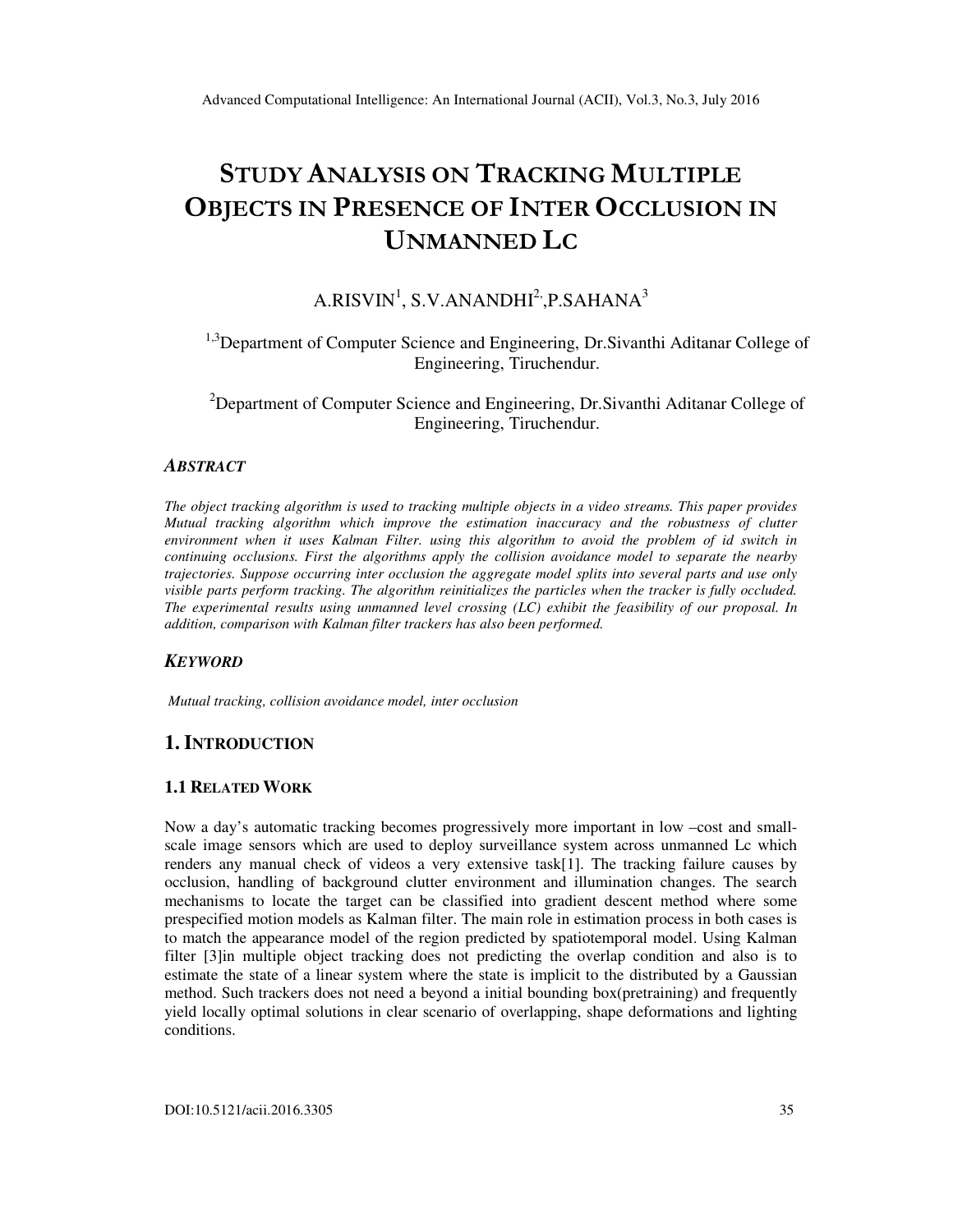Advanced Computational Intelligence: An International Journal (ACII), Vol.3, No.3, July 2016

Nevertheless such filters [4] are also vulnerable to local minima which can cause divergence. In addition that the appearance model of the target which might also change over time due to changing in light condition. To overcome this problem using mutual tracking algorithm for tracking multiple objects which is the simplest way is likely to use multiple independent tracker (M.I.T), where each target is related to an independent tracker not considering of the state of the other targets. Such approach has been working with some success to follow hockey players and tracking multiple people in unmanned LC in real time[5].

# **2. MUTUAL OBJECT TRACKING**

The mutual object tracker to track multiple objects when frequent interaction between such objects occlusion problem and also the problem of identity switch. To overcome this problem using mechanism for monitoring all pairs of target estimation [9]. Initially in mutual object tracking measure the distance between any pair wise target estimates is constantly monitored. In this algorithm four cases can be reported.

- $\triangleright$  The distances are large then use multiple independent tracking which indicating the absence of occlusion and target identity switch.
- $\triangleright$  If distance is smaller than predefined threshold but without causing of two bounding box then use adaptive collision avoidance model will be applied
- $\triangleright$  Overlapping between the two target estimation which exists then a partial occlusion based reasoning will be applied and distinguish the occluded target from the non occluded target.
- $\triangleright$  If the distance indicates a full occlusion which means one bounding box is fully included into the other one then the full occlusion reasoning is activated, where one waits for reappearance of the target. In figure 1 illustrates the mutual object tracking as below



Figure 1. Flow chart of mutual tracking algorithm

#### **2.1 ADAPTIVE COLLISION AVOIDANCE MODEL**

The adaptive collision avoidance model estimates the distance of two targets is less than some predefined threshold and the regions are non overlapping, then compute the weights of the particles in the next frame will be sophisticated by consider both the distance to the other target and dissimilarity of the appearance of the two targets[6].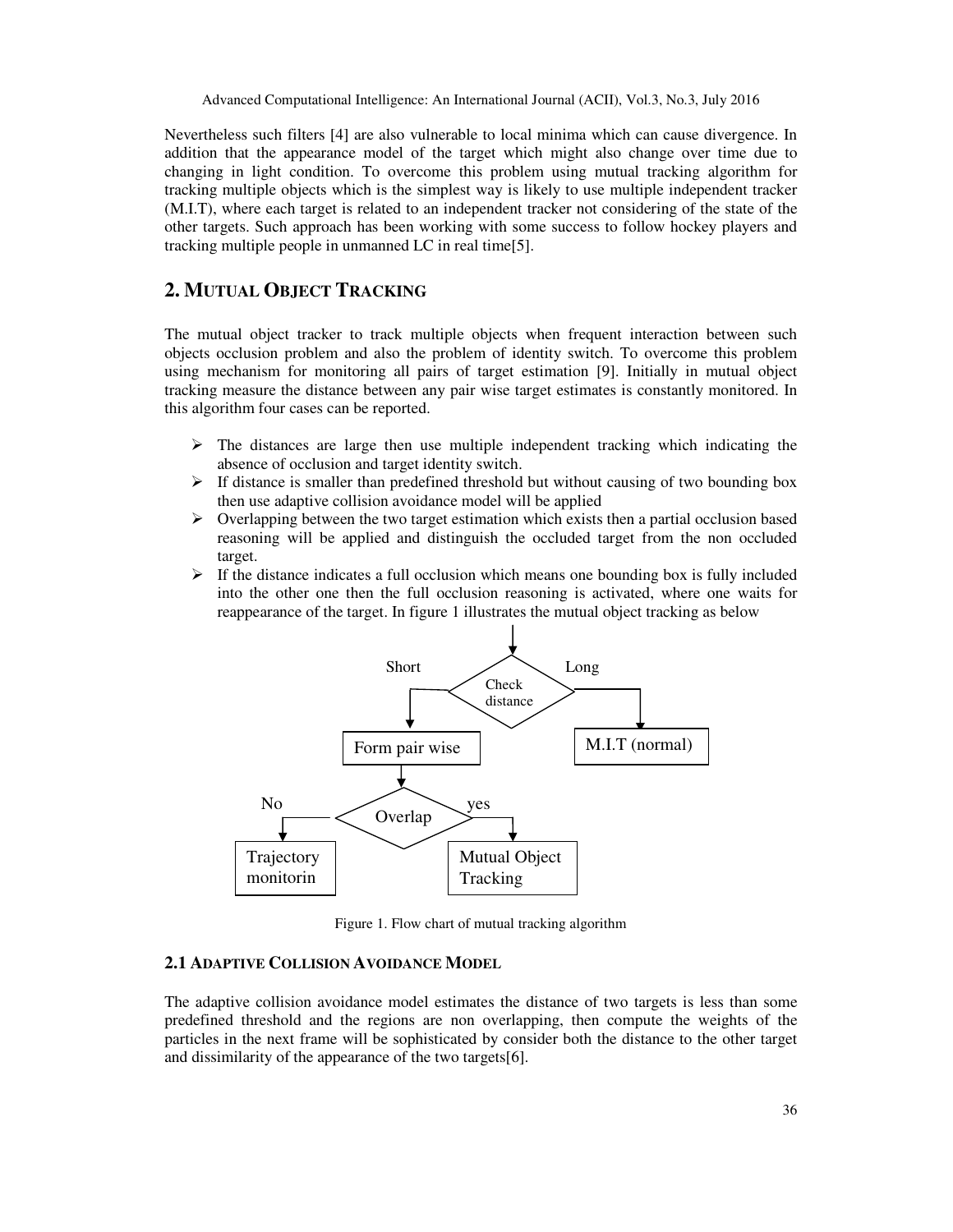Let as consider the two targets X1 and X2 objects in the video that one wants to track, with particles  ${L^{(i)}}_{X1(k)}$ ,  ${w^{(i)}}_{X1(k)}$ . The weight of the current  ${w^{(j)}}_{X1}$  of the jth particle will be calculated as

$$
w'^{(j)}x_1 = w^{(j)}x_1 \exp(\lambda_{X1X2} .d(R^{X1}, R^{X2}))
$$
\n(2.1)

Where  $R^{X_1}$  and  $R^{X_2}$  are bounding box regions associated to jth particle of target X1 and global estimate of target X2 respectively.  $d(R^{X_1}, R^{X_2})$  is the distance between the two bounding box. Similar responding applies to particle j of target  $\overline{X2}$ , where the counterpart of (2.1) is

$$
w'^{(j)}x_2 = w^{(j)}x_2 \exp(\lambda_{X1X2} .d(R^{X2} {}_{j}R^{X1}))
$$
\n(2.2)

Where

 $\lambda_{X1X2}$  –similarity of the appearance models associated to the two targets.

#### **2.2 HIERARCHICAL TRACKING PRIORITY**

In the case partial occlusion the minor overlapping this cannot be excluded that the actual shapes of two targets are completely identified without any uncertainty. If the two targets have similar appearance model then use alternative reasoning will be required.

$$
B(A^{X1},A^{X2}) \geq T_a \tag{2.3}
$$

The equation (2.3) indicates that the appearance models between the two target is deemed To be similar and their similarity values in the sense of Bhattacharya coefficient is larger than some predefined threshold  $T_a$ .

#### **2.2.1 DIFFERENT TARGET APPEARANCE MODELS**

Once the occlusion is conformed between the two bounding box regions then propose a two step mechanism to conform the existence of the occlusion [8]. First compute the likelihood  $w_{x1}$  and  $w_{x2}$  using the appearance model  $A^{x1}$  and  $A^{x2}$  around the global estimated bounding box of each target. Second, to differentiate between the cases where the discrepancy of the two likelihood is due to a wrong estimation.

Let us assume without loss of generality that,

$$
w_{x1} < w_{x2} \tag{2.4}
$$

Then calculate the positive contribution of the appearance model of another target  $X2$  over the  $X1$ reference model, which can be calculated by

$$
h_1^{X1} = \sum_{i,[A^{X^2}(i)-A^{refX1}(i)]>0} (A^{X^2(i)} - A^{refX1}(i))
$$
 (2.5)

Next repeat the same reasoning with enlarged region of target x1 and focusing on background region, yielding

$$
H_2^{XI} = \sum_{i, [A \times I(i)-A \text{ ref } X1]} (A^{X2(i)} - A^{\text{ref } X1}(i))
$$
(2.6)

37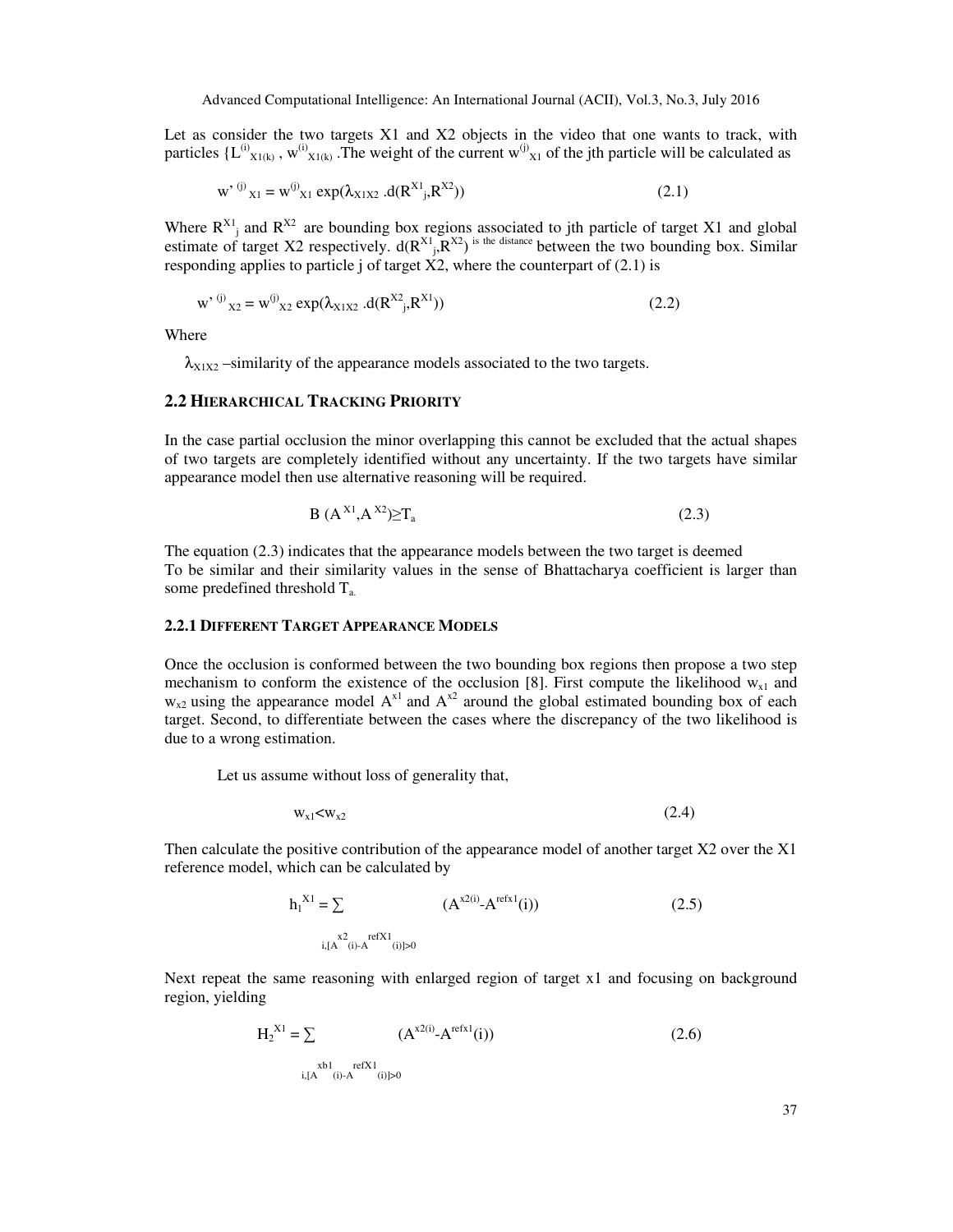where, $A^{XI}$ <sub>b</sub> indicates the histogram associated to background region of the enlarged bounding box pertaining to target x1.Comparing (2.5) and (2.6)

$$
h^{x_1} > h^{x_2}
$$
 (2.7)

In this  $X_1$  is assumed to be occluded by  $X_2$  otherwise the occlusion cannot be confirmed in the current frame. If the occlusion is confirmed first stop enabling the adaptive collision avoidance model and second to determine the visible and non visible parts in bounding box regions of targets and third to recomputes the weights accordingly.





Figure 2: Overlapping of the two target estimates

In figure 2, a simple case of target overlapping which conforms a partial occlusion. This approach which create a subdivision of each bounding box region to create for visible and non visible parts. The initial outcome of such occlusion reasoning is twofold.

1)In the case of figure 2,ignoring any occlusion scenario the visible part of target X2 corresponds to partitions 1,,4,while that of target X1corresponds to partition 2 and 4.This is called as visual partition model .If the occlusion reasoning occluded that only target X2 is partially occluded ,then the target X1 becomes fully visible ,while partition of 1,3,and 4 are the visible parts of target X2

2) The new weight is computed for each visible parts only. More formally each subdivision j of the bounding box associated to target  $X_i$ . Next considering a set V of subdivision that belongs to visible part, the new weight is computed for the target  $X_i$  as

$$
w_v X_i = 1/|V| \sum_{j \in V} w^{(sj)} x_i
$$
 (2.8)

With

$$
\mathbf{w}^{(\text{s})}\mathbf{X}_{\text{i}} = e^{\lambda \mathbf{a} \mathbf{B}} (\mathbf{A}^{\mathbf{X}_{\text{i}}}_{\text{s}j}, \mathbf{A}^{\text{ref}} \mathbf{X}_{\text{i}}) \tag{2.9}
$$

Where, visible in (2.8)

#### **2.2.2 SAME TARGET APPEARANCE MODELS**

 The targets have a same appearance models then the above reasoning cannot be employed to conform of an occlusion. In this method monitor the trajectory of the targets and adjusting the weight of the particles according to the direction of the target movement and also considering the size of the bounding box regions. First determine the direction of movement the target for this use. First monitoring the velocity of the center of the bounding box region within a predefined time window. Let  $(Vx,Vy)$  be the average velocity of a given tracker which is computed from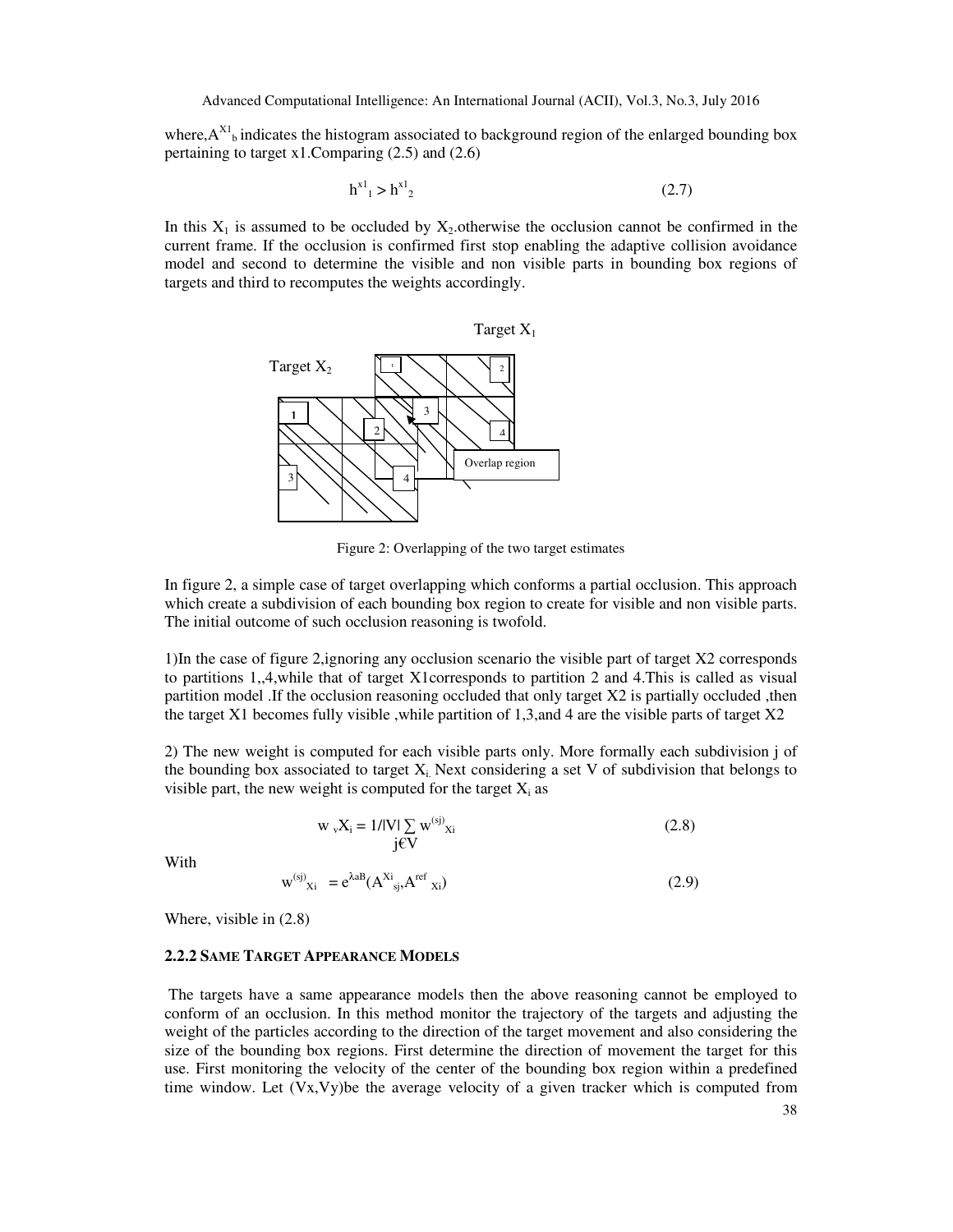Advanced Computational Intelligence: An International Journal (ACII), Vol.3, No.3, July 2016

previous m frames then one can use the sign of the largest absolute values between Vx and Vy to decide on the direction as it shown in table I.

| $Max(V_x ,  V_y )$ | Sign of $V_x$ , $V_y$ | Output(Directions) |
|--------------------|-----------------------|--------------------|
|                    |                       | Right              |
|                    |                       | Left               |
|                    |                       | Down               |
|                    |                       | Up                 |

## **2.2.3 FULL OCCLUSION BEFORE TARGET RETRACKING**

In case of full occlusion relies on the concept of object performance, which suggests that a fully occluded target will reemerge from its occluder[10].In addition it is typically known that the weight associated to occluding target particles are usually low. The idea [10] is to randomly reinitialize the particles of the occluded target around the occluder, from that the tracker can easily capture the reappeared target immediately after its reappearance in Figure 3.



Figure 3: Full occlusion (small circles: reinitialize particles)

The tracker will compare the appearance of newly estimated tracker to the reference model for confirming the reemerge tracker. The threshold value set  $T_r = 0.8$ , then the target conform the reappeared target. Otherwise the tracker will perform reinitialize the particles based upon the occluded target position.

## **3. EXPERIMENTS AND RESULTS**

In this section, we first test the unmanned Lc video for object identification using Kalman filter. Using Kalman filter which does not predict the object overlapping shown in Figure 4



**(a) Frame 12 (b) Frame 53**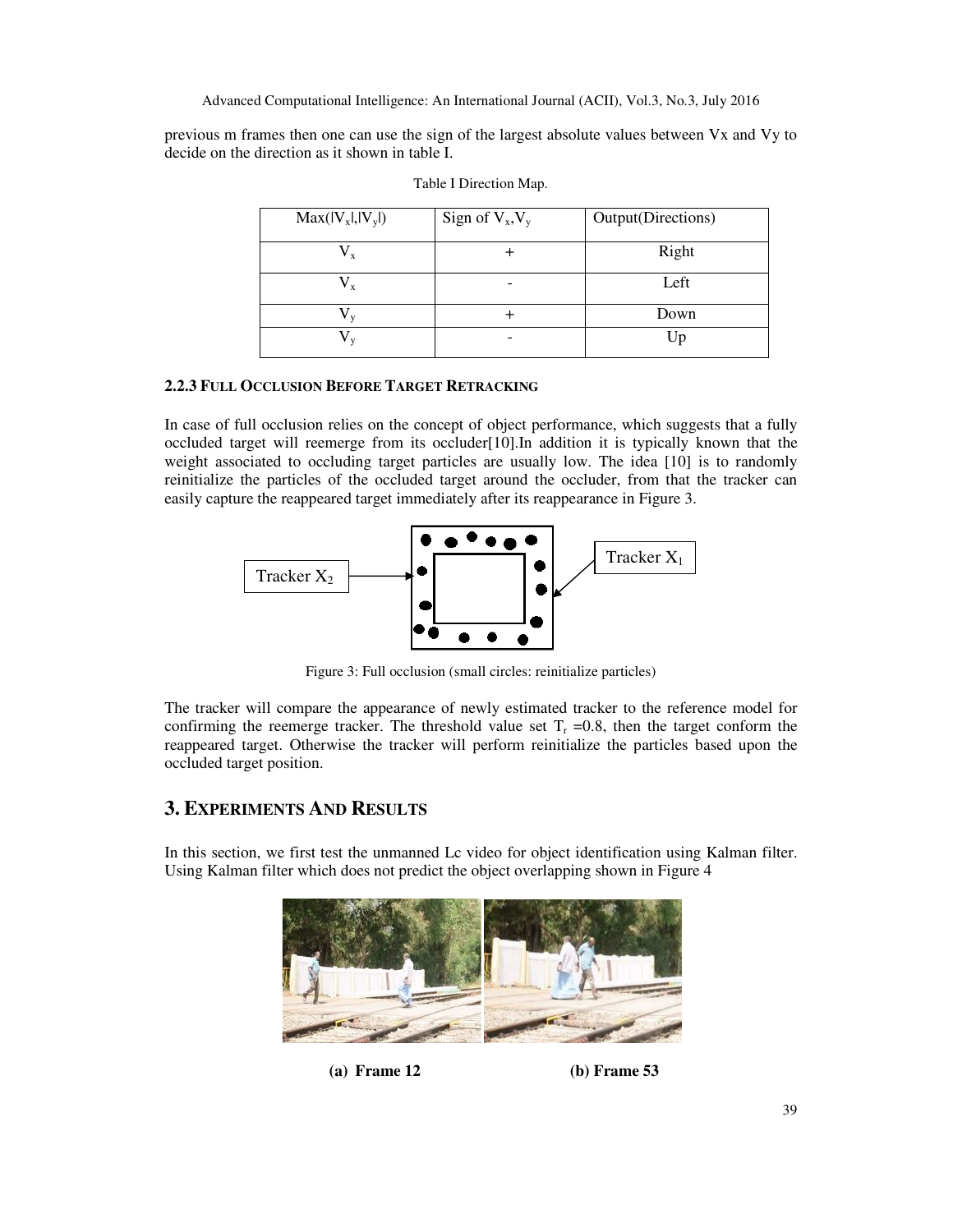Advanced Computational Intelligence: An International Journal (ACII), Vol.3, No.3, July 2016



Figure 4: Multiple object tracking performance using Kalman filter.

In this frame 53 the occlusion is occurred but it does not overlapping the id switch problem. This is major drawback of using Kalman filter in multiple object tracking.

To better multiple objects tracking in inter occlusion using mutual tacking algorithm for our experiment. Figure 5 shows the performance of Mutual tracking algorithm on Unmanned Lc.



 **(a)Frame12 (b) Frame52** 



**(a)Frame53 (c) Frame 54** 

Figure 5: Multiple object tracking performance using Mutual tracking Algorithm.